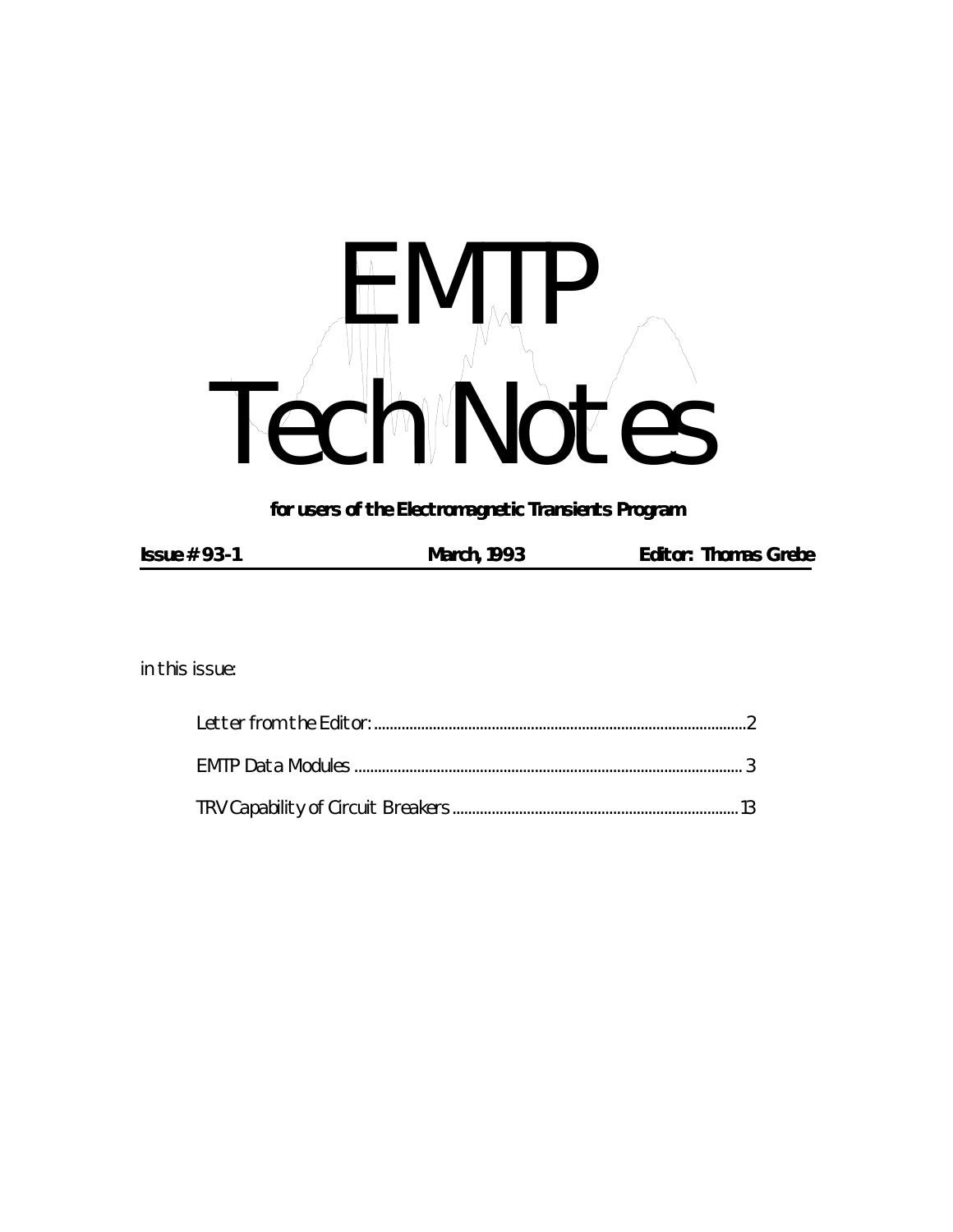### *Letter from the Editor:*

This is the initial issue of *EMTP Tech Notes*. The technical newsletter provided to members of the EMTP User's Group. The initial plan for the newsletter is a quarterly technical publication highlighting contributions from members of the User's Group.

Contributions in the following areas are welcome:

Technical articles Modifications / enhancements to the code Case studies / unique simulations Research projects EMTP data preparation / model development Modules developed for distribution on the BBS Letters to the editor / User's Group Technical paper abstracts Questions for members of the User's Group

I believe that the exchange of technical information is one of the most important functions of the EMTP User's Group and this newsletter, in conjunction with **Transients**, will help to serve the needs of the members. Thanks to Bob Jones, Tom Sims, and Le Tang for helping to get the first issue off the ground. As always, I'm open for suggestions regarding this publication and the User's Group in general.

Thanks for your support

 $\downarrow$ 

For more information concerning the newsletter or to submit a contribution please contact:

Thomas Grebe EMTP User's Group Electrotek Concepts, Inc. 10305 Dutchtown Road, Suite 103 Knoxville, Tennessee 37932 Phone: (615) 675-1500 x33 FAX: (615) 966-5497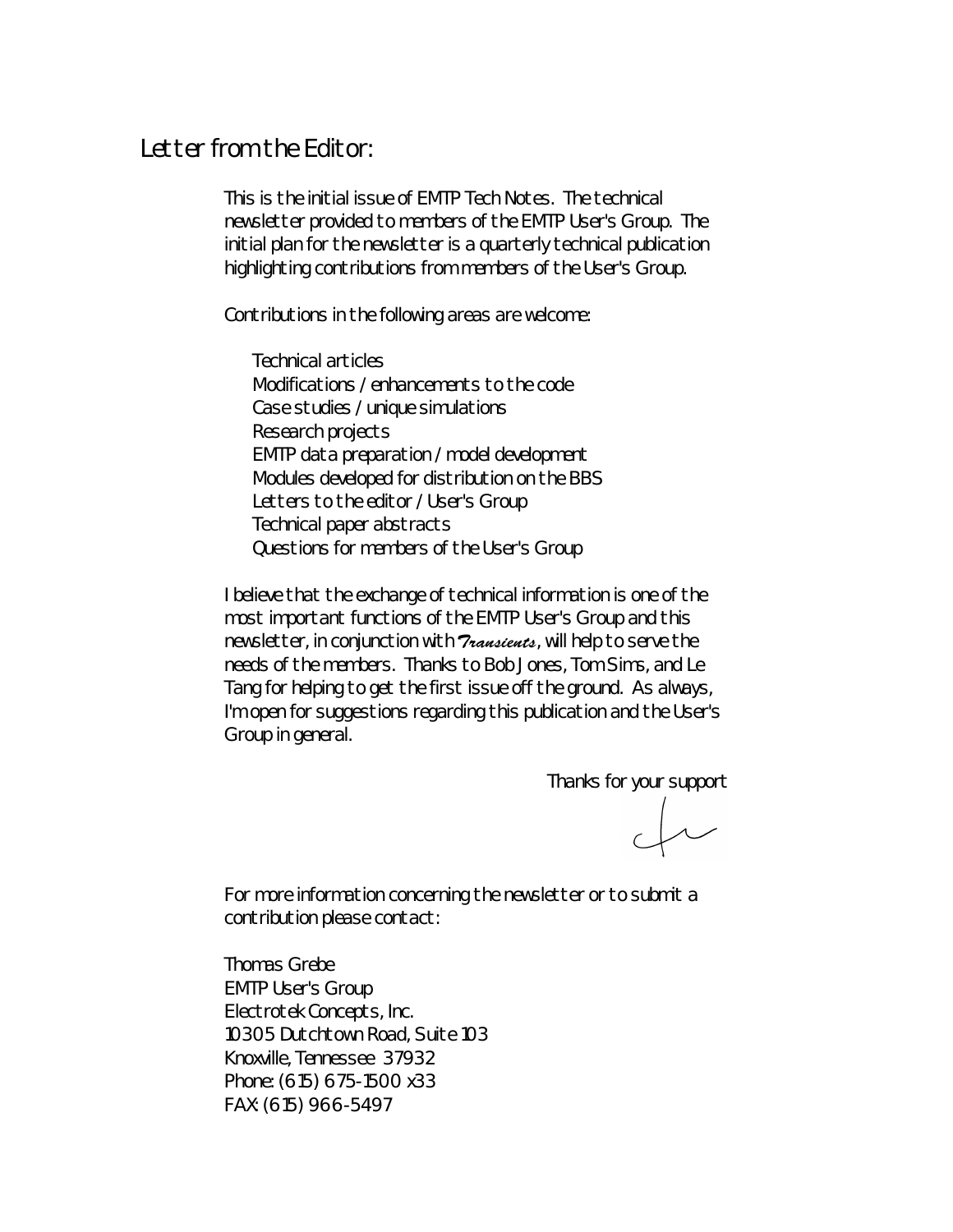# *What Is EMTP Data Module?*

An EMTP data module is another data input format which is accepted by the EMTP preprocessor to form a regular case file automatically. In many cases such input modules can help users to greatly reduce data input work and build cases with better organization and readability. The most important advantage of the input module is that, after the module is built, it can be reused as many times as needed whenever an identical circuit structure is encountered. In such cases, users can simply insert the module with appropriate connection node names and new circuit parameters.

EMTP data modules that have been developed by members of the EMTP User's Group will be available through the bulletin board system.

The goal for writing this article is to familiarize members of the User's Group with the concept of data modules and to provide a reference for module documentation.

## *How to Create An EMTP Data Module?*

To create an input module, a user needs to follow three simple steps.

- Create a \*.MOD file
- Create a MAKE.DAT file
- Run MAKE.DAT file as a regular EMTP case

When running of the MAKE.DAT case is completed, the EMTP has automatically made an input module file (\*.INC file). This is the file ready to be inserted whenever an identical circuit structure is needed in a case file construction.

The input formats and rules needed to be followed while building a \*.MOD file are very similar to those while developing a regular data file. A major difference between a \*.mod file and a regular input file is that in the \*.mod file general character strings are used to replace all the determined node names and numerical values specified in the regular input file. In addition, all of the used character strings need to be declared as proper types.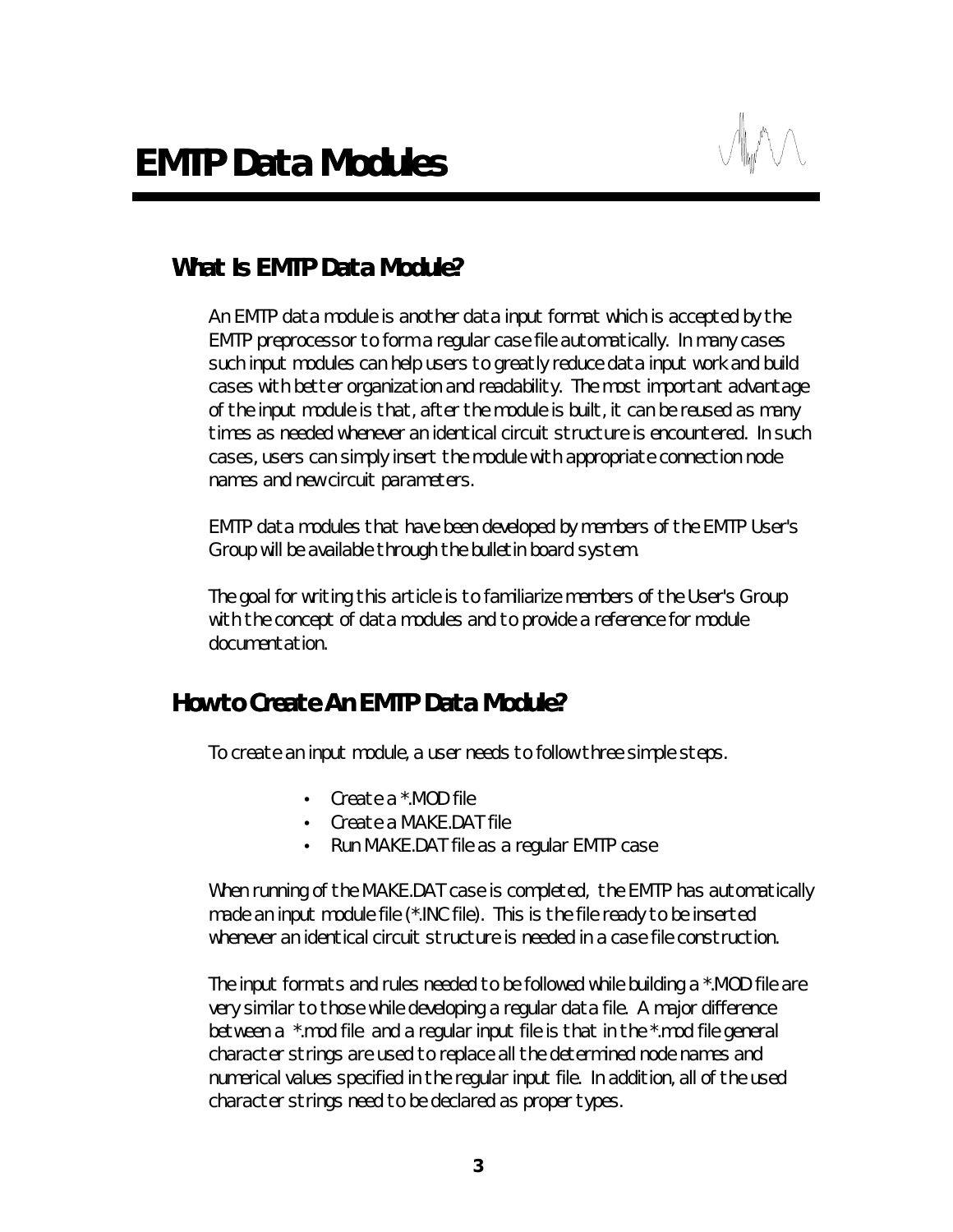The example, illustrated in Figure 1, shows the file "DIOCNVT.MOD" developed for a three-phase diode bridge converter.



*Figure 1 - Three-phase Diode Bridge Converter*

Data sorting is made possible through use of the "/" cards. A summary of the "/" cards is provided below (the user is refereed to section 19.1.2 of the Rule Book for additional information):

/REQUEST - special request cards /TACS - TACS data /BRANCH - indicate branch data /SWITCH - indicate switch data /SOURCE - indicate source data /OUTPUT - indicate output request /PLOT - indicate plot request /LOAD FLOW - EMTP load flow /STATISTICS - statistics request /END MODULE - signal end of module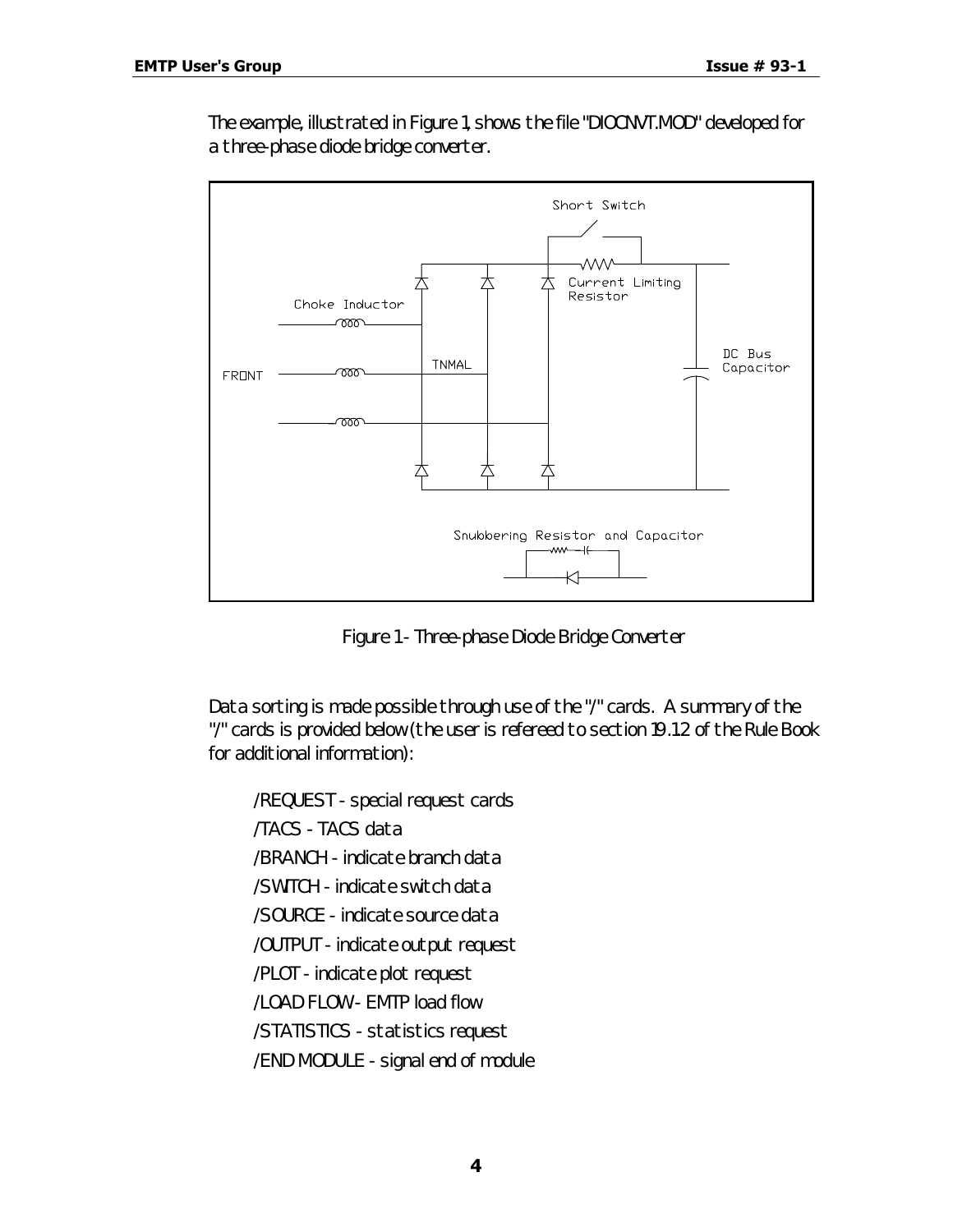C \*\*\*\*\*\*\*\*\*\*\*\*\*\*\*\*\*\*\*\*\*\*\*\*\*\*\*\*\*\*\*\*\*\*\*\*\*\*\*\*\*\*\*\*\*\*\*\*\*\*\*\*\*\*\*\*\*\*\*\*\*\*\*\*\*\*\*\*\*\*\*\*\*\*\*\*\*\*  $C$  \* C \* General Diode Bridge Rectifier Module  $C^*$ C USAGE: C INCLUDE DIOCNVT FRONT, TRMNL, DCPLUS, DCMINU,  $-$ ; NODES C CHOKEL, SNUBBR, SNUBBC, STARTR, RSHORTIME, DCBUSC, ?, @ ; PARA. C \*\*\*\*\*\*\*\*\*\*\*\*\*\*\*\*\*\*\*\*\*\*\*\*\*\*\*\*\*\*\*\*\*\*\*\*\*\*\*\*\*\*\*\*\*\*\*\*\*\*\*\*\*\*\*\*\*\*\*\*\*\*\*\*\*\*\*\*\*\*\*\*\*\*\*\*\*\*  $\overline{R}$  arguments are set to the set of the set of the set of the set of the set of the set of the set of the set of the set of the set of the set of the set of the set of the set of the set of the set of the set of the  $FRONT$ , TRMNL, DCPLUS, DCMNUS,  $-$  ; CON. NODES CHOKEL, SNUBBR, SNUBBC, STARTR, RSHORTTIME, DCBUSC,  $-$  ; PARAMETERS ?, @ ; OUTPUT REQ. NUM - ; NUMERICAL CHOKEL, SNUBBR, SNUBBC, STARTR, RSHORTTIME, DCBUSC  $\qquad \qquad ;$ PARAMETERS  $DUM$   $-$  ;  $DUM$ RECPOS, RECNEG, SHRTBK,  $-$  ; DUM1 DIOD1C, DIOD2C, DIOD3C, DIOD4C, DIOD5C, DIOD6C, - - ; DUM2 DIOD1A, DIOD2A, DIOD3A, DIOD4A, DIOD5A, DIOD6A ; DUM2 /BRANCH C AC Choke Inductance  $C < -Bus1 < -Bus2 < -Bus3 < -Bus4 < ----R < ----C$  $1.0E-4CHOKEL$ FRONTBTRMNLB 1.0E-4CHOKEL 2 FRONTCTRMNLC 1.0E-4CHOKEL 2 C Diode Snubber Circuits  $C < -Bus1 < -Bus2 < -Bus3 < -Bus4 < ----R < ----L < -$  TRMNLARECPOS SNUBBR SNUBBC TRMNLBRECPOS SNUBBR SNUBBC TRMNLCRECPOS SNUBBR SNUBBC C <-Bus1<-Bus2<-Bus3<-Bus4<----R<----L<----C V TRMNLARECNEG SNUBBR SNUBBC TRMNLBRECNEG SNUBBR SNUBBC TRMNLCRECNEG SNUBBR SNUBBC C <-------- Connection to positive and negative dc bus C <-Bus1<-Bus2<-Bus3<-Bus4<----R<----L<----C V DIOD1CRECPOS 0.0010 DIOD3CRECPOS 0.0010 DIOD5CRECPOS 0.0010 DIOD1CRECPOS 0.0100 DIOD3CRECPOS 0.0100 DIOD5CRECPOS 0.0100 RECNEGDIOD4A 0.0010 RECNEGDIOD6A 0.0010 RECNEGDIOD2A 0.0010 RECNEGDIOD4A 0.0100 RECNEGDIOD6A 0.0100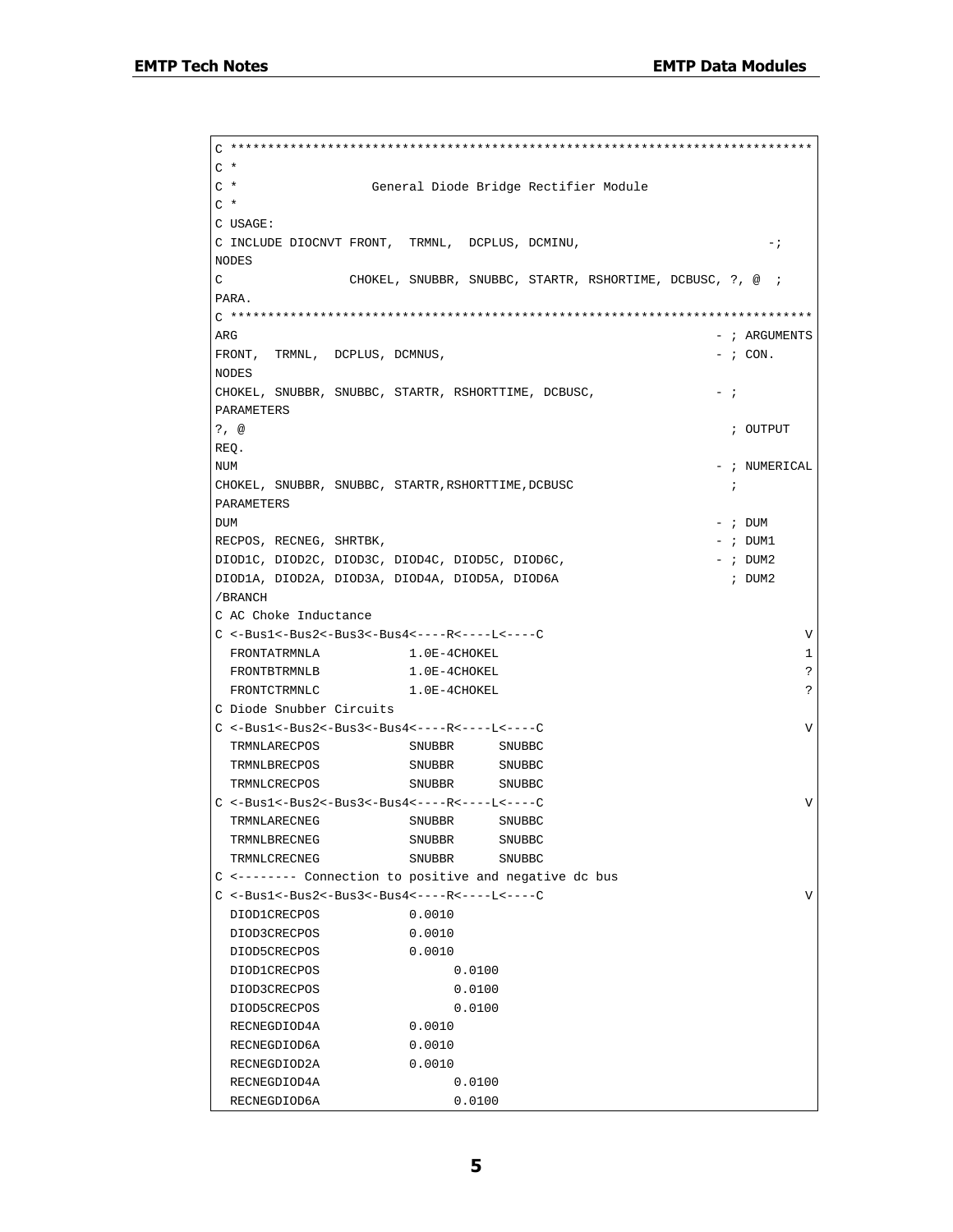| RECNEGDIOD2A                                   | 0.0100                                                                          |            |
|------------------------------------------------|---------------------------------------------------------------------------------|------------|
|                                                | C <-------- Connection to power system (diode front-end)                        |            |
| $C$ <-Bus1<-Bus2<-Bus3<-Bus4<----R<----L<----C |                                                                                 | V          |
| TRMNLADIOD1A                                   | 0.0010                                                                          |            |
| TRMNLBDIOD3A                                   | 0.0010                                                                          |            |
| TRMNLCDIOD5A                                   | 0.0010                                                                          |            |
| TRMNLADIOD1A                                   | 0.0100                                                                          |            |
| TRMNLBDIOD3A                                   | 0.0100                                                                          |            |
| TRMNLCDIOD5A                                   | 0.0100                                                                          |            |
| DIOD4CTRMNLA                                   | 0.0010                                                                          |            |
| DIOD6CTRMNLB                                   | 0.0010                                                                          |            |
| DIOD2CTRMNLC                                   | 0.0010                                                                          |            |
| DIOD4CTRMNLA                                   | 0.0100                                                                          |            |
| DIOD6CTRMNLB                                   | 0.0100                                                                          |            |
| DIOD2CTRMNLC                                   | 0.0100                                                                          |            |
| C <------- Phase-to-Phase Voltage Sampling     |                                                                                 |            |
| $C$ <-Bus1<-Bus2<-Bus3<-Bus4<----R<----L<----C |                                                                                 | V          |
| TRMNLATRMNLB                                   | 1.0E08                                                                          | 2          |
| TRMNLBTRMNLC                                   | 1.0E08                                                                          | @          |
| TRMNLCTRMNLA                                   | 1.0E08                                                                          | $^{\circ}$ |
| C <-------- Starting Resistor                  |                                                                                 |            |
| $C$ <-Bus1<-Bus2<-Bus3<-Bus4<----R<----L<----C |                                                                                 | V          |
| RECPOSSHRTBK                                   | STARTR                                                                          | S          |
|                                                |                                                                                 |            |
| /SWITCH                                        |                                                                                 |            |
| C <------- Starting Resistor Short Switch      |                                                                                 |            |
|                                                | C BUS-->BUS--><---TCLOSE<----TOPEN<-------IE<----FLASH<--REQUEST<----TARGET<--0 |            |
| RECPOSSHRTBKRSHORTTIME                         | 9999                                                                            | ?          |
| /BRANCH                                        |                                                                                 |            |
| $C$ <-------- dc Bus                           |                                                                                 |            |
| $C$ <-Bus1<-Bus2<-Bus3<-Bus4<----R<----L<----C |                                                                                 | V          |
| SHRTBKDCPLUS                                   | 0.00100.0100                                                                    | ?          |
| DCMNUSDCPLUS                                   | 10000.                                                                          |            |
| DCPLUSDCMNUS                                   | DCBUSC                                                                          | 2          |
| <b>RECPOS</b>                                  | 1,0000                                                                          |            |
| <b>RECNEG</b>                                  | 1,0000                                                                          |            |
| RECNEGDCMNUS                                   | 0.00100.0100                                                                    |            |
| /SWITCH                                        |                                                                                 |            |
| $C$ <-------- Diodes (front-end)               |                                                                                 |            |
|                                                | $\verb C BUS-->BUS-->----Vig---Ihold----1d<----td<-----CLOSEDSame\verb $        |            |
| 11DIOD1ADIOD1C                                 | 0.1                                                                             | ?          |
| 11DIOD3ADIOD3C                                 | 0.1                                                                             | ?          |
| 11DIOD5ADIOD5C                                 | 0.1                                                                             | ?          |
| 11DIOD4ADIOD4C                                 | 0.1                                                                             | @          |
| 11DIOD6ADIOD6C                                 | 0.1                                                                             | @          |
| 11DIOD2ADIOD2C                                 | 0.1                                                                             | $^{\circ}$ |
| /ENDMODULE                                     |                                                                                 |            |

The first part of this file is argument declarations. All 12 variables used in this module are declared as ARG type. Among them, six arguments requiring numerical value substitution are further declared as NUM type. Notice that some connection nodes in the circuit are declared as DUM variables. This is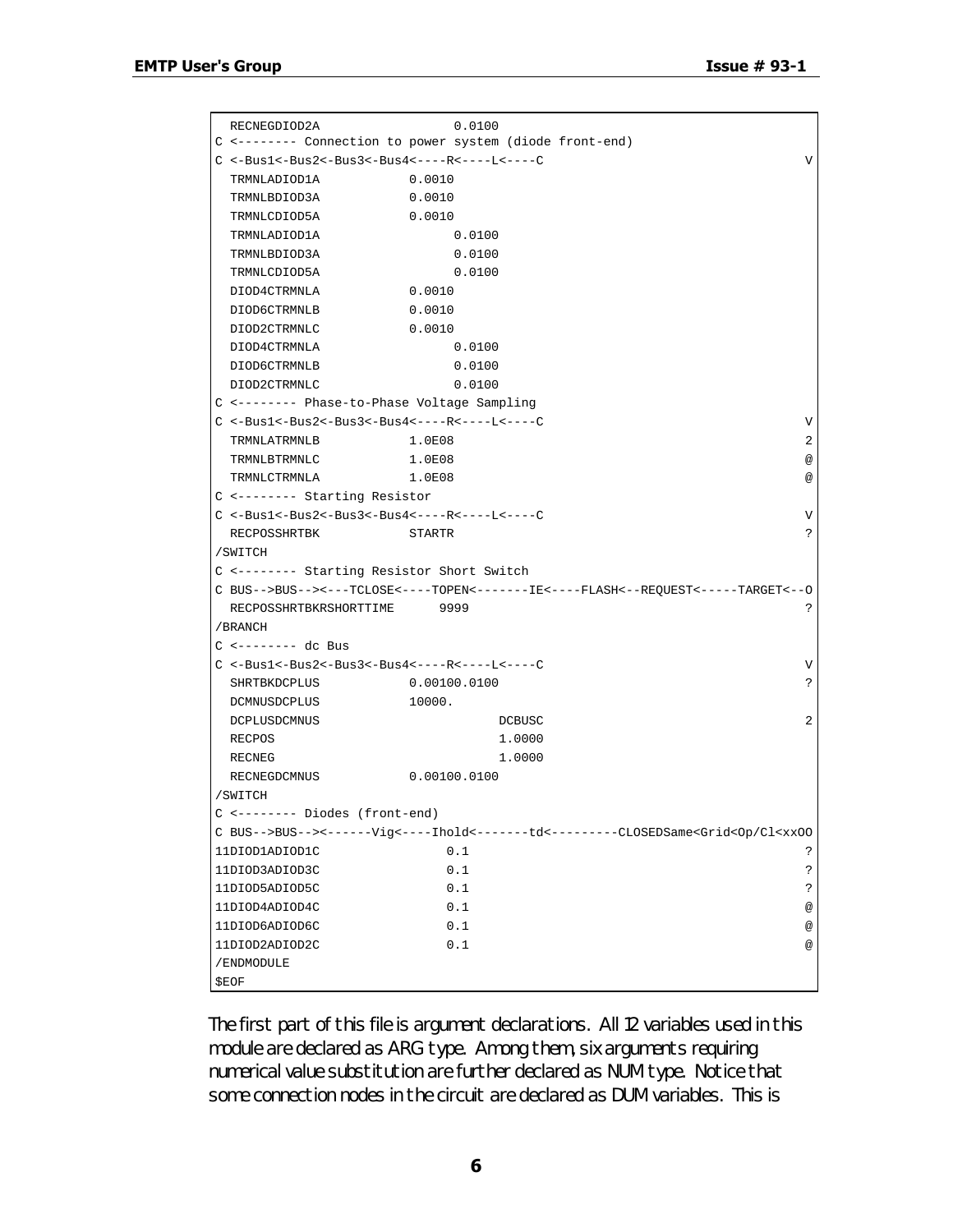because that, for this converter, the main interest is the circuit block terminal characteristics. Namely, the ac input voltage and current and the dc output voltage and current. In fact, a proper selection of dummy variables can make a module more generic. It also helps to reduce a number of variables that need to be replaced when the module is called. A summary of variable types and special characters includes:

- 'ARG' argument declaring all external variables
- 'NUM' subset of type ARG, indicating a numeric value
- 'DUM' internal variables of a module
- '-' continuation character for type declaration
- ';' indicate that the rest of a line is a comment
- '#' indicate imbedded blanks (i.e. "BUS###" means "BUS ")
- '\_' indicate imbedded blanks in a numeric field
- '?','@' change branch output request (one character in column 80)

After the declarations, the connections between the circuit components are made as usual. All the regular EMTP data input rules are applicable. In order to facilitate data input and make a better file organization, a "/" syntax is used to define the type of input cards.

After a \*.mod file is made, a user needs to make a MAKE.DAT file. The simple structure of a MAKE.DAT file is shown in the following example:

In general, the second and third lines give the paths leading to the places where \*.MOD and \*.INC files are stored.

After running the above MAKE.DAT case, the EMTP generates the corresponding DIOCNVT.INC file. This file keeps all the circuit connections as specified in the DIOCNVT.MOD file, and the EMTP also generates connection codes for the EMTP internal matrix. The user does not need to pay attention to such codes (however, do not change anything in the \*.INC file, all changes to the module should be made to the \*.MOD file and then recompiled).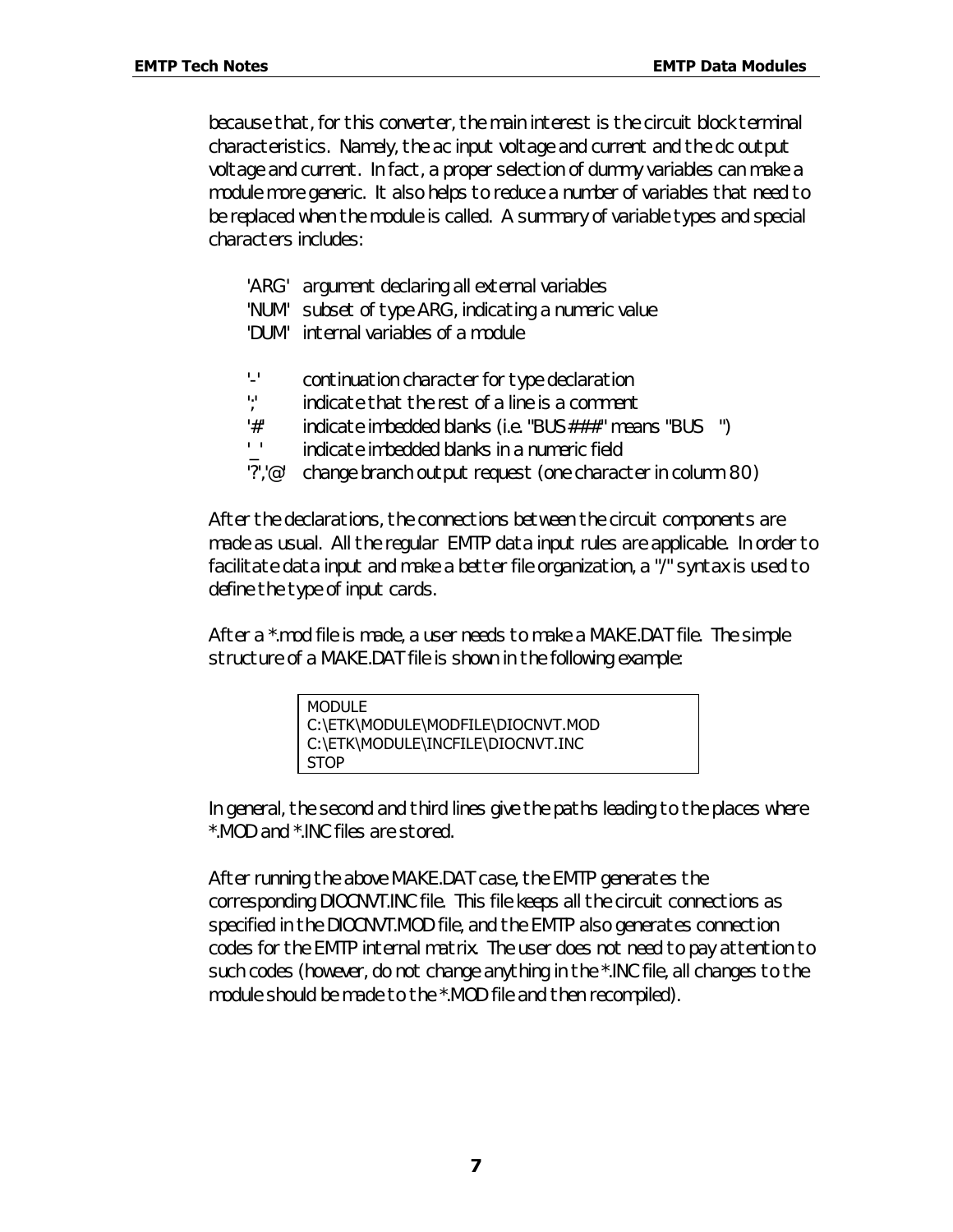### *How to Use a Data Module?*

An input module is easily inserted into a data case as an include file. For the previously described DIOCNVT module, the form of usage is given below. A user needs to use an INCLUDE statement with 12 supplied parameters. An example data case illustrating the module usage is provided.

```
USAGE:
$INCLUDE DIOCNVT FRONT, TRMNL, DCPLUS, DCMINU, -;
NODES
              CHOKEL, SNUBBR, SNUBBC, STARTR, RSHORTIME, DCBUSC, ?, @ ;
PARA.
FRONT - Converter ac side connection bus name
TRMNL- Converter bridge connection point
DCPLUS- DC positive bus
DCMNUS- DC negative bus
CHOKEL- AC choke inductance
SNUBBR- Diode snubber resistance
SNUBBC- Diode snubber capacitance
STARTR- Charging current limiting resistance
RSHORTIME- Time to short the starting resistor
DCBUSC- Capacitance connected between dc positive and negative buses
?- First output control flag (outputs)
@- Second output control flag.(more outputs for debugging)
```

```
C ******************************************************************************
C EMTP INPUT MODULE USING ILLUSTRATION CASE
BEGIN NEW DATA CASE
C ----Dt<---Tmax<---Xopt<---Copt
 50.E-060.180000
C -Iprnt<--Iplot<-Idoubl<-Kssout<-Maxout<---Ipun<-Memsav<---Icat<-Nenerg
   5001 3 1 3 1 0 0 2 0
$PREFIX C:\ETK\MODULE\INCFILE\
$SUFFIX .INC
C 480 Voltage Source
$INCLUDE 3PHRDS VS480, 0.0004, 0.0600, 0.0008, 0.04070 20.00, 392.0, - ;
            -1.0, 9999 ;
\rm CC Switch between Source and Drive
$INCLUDE 3PHBRK VS480, DRIVE, 0.0, 9999, 0.0, 1, 1 ;
\mathcal{C}C Diode Converter
$INCLUDE DIOCNVT DRIVE, TRMNL, DCPLUS, DCMNUS, - ;
           0.001, 10.0, 10.0, 0.50, 0.10, 22500., 0, 0/BRANCH
C <BUS1><BUS2> <RES ><IND ><CAP > O
 DCPLUSDCMNUS 2.8000
/OUTPUT
 VS480A
/PLOT
$INCLUDE ENDRUN
```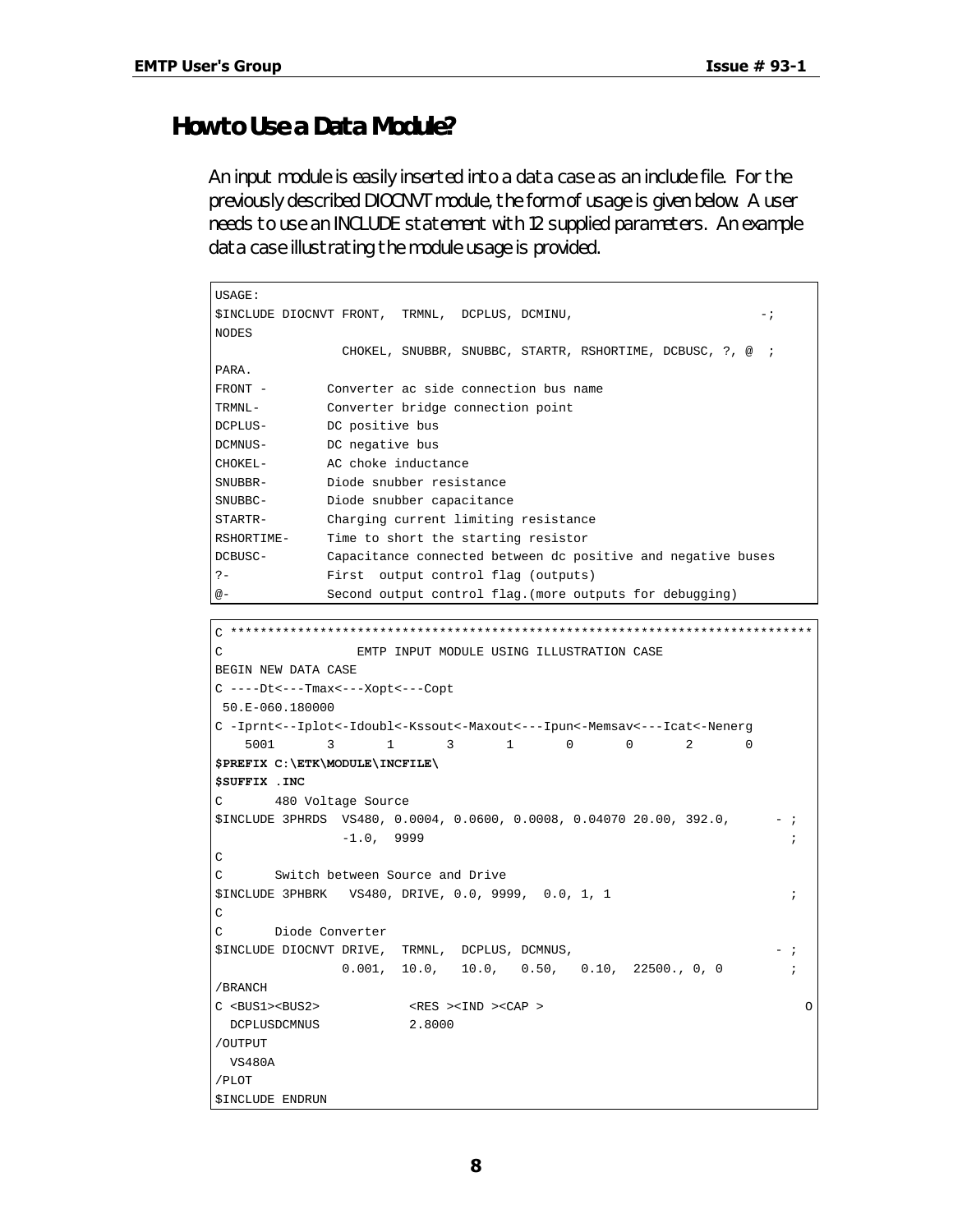The lines:

### **\$PREFIX C:\ETK\MODULE\INCFILE\ \$SUFFIX .INC**

provide information regarding the path and file extension for the include files. An alternate format would be to include the entire path name in the \$INCLUDE statement.

Four input modules are used in the following example. Module 3PHRDS gives a three phase 480 V voltage source with finite source impedance. Module 3PHBRK gives a circuit breaker connected between voltage source bus VS480 and the drive connection bus DRIVE. The switch is closed at t=0 to energize 150 HP dc drive. Module DIOCNVT gives a three-phase full bridge converter. The last module ENDRUN provides all the BLANK cards required by the EMTP rule book. The load of the drive is represented by a 2.8 ohms resistor connected between DCPLUS and DCMNUS.

When running this data case, the EMTP preprocessor first reads in this data file including all the modules. The modules are interpreted and cards of each type are sorted according to the "/" keywords. After this preprocessing, the original input file is actually translated into a regular EMTP input file as illustrated:

```
C ******************************************************************************
C EMTP INPUT MODULE USING ILLUSTRATION CASE
BEGIN NEW DATA CASE
C ----Dt<---Tmax<---Xopt<---Copt
 50.E-060.180000
C -Iprnt<--Iplot<-Idoubl<-Kssout<-Maxout<---Ipun<-Memsav<---Icat<-Nenerg
   5001 3 1 3 1 0 0 2 0
C $PREFIX C:\ETK\MODULE\INCFILE\
C $SUFFIX .INC
C ******************************************************************************
\mathcal{C}C 480 Voltage Source
C $INCLUDE 3PHRDS VSA80, 0.0004, 0.0600, 0.0008, 0.04070 20.00, 392.0, -;C -1.0, 9999 ;
C $INCLUDE 3PHRDS TERML, R0, L0, R1, L1,DAMPR, VPEAK, TSTART, TSTOP ; COM
C <Bus1><BUS2> <REST>
  VS480ADUM003 20.00
  VS480BDUM002 20.00
  VS480CDUM001 20.00
C <Bus1><BUS2> <SEQUENCE VALUES >
51VS480ADUM003 0.0004 0.0600
52VS480BDUM002 0.0008 0.04070
53VS480CDUM001
C AC Choke Inductance
C <-Bus1<-Bus2<-Bus3<-Bus4<----R<----L<----C V
```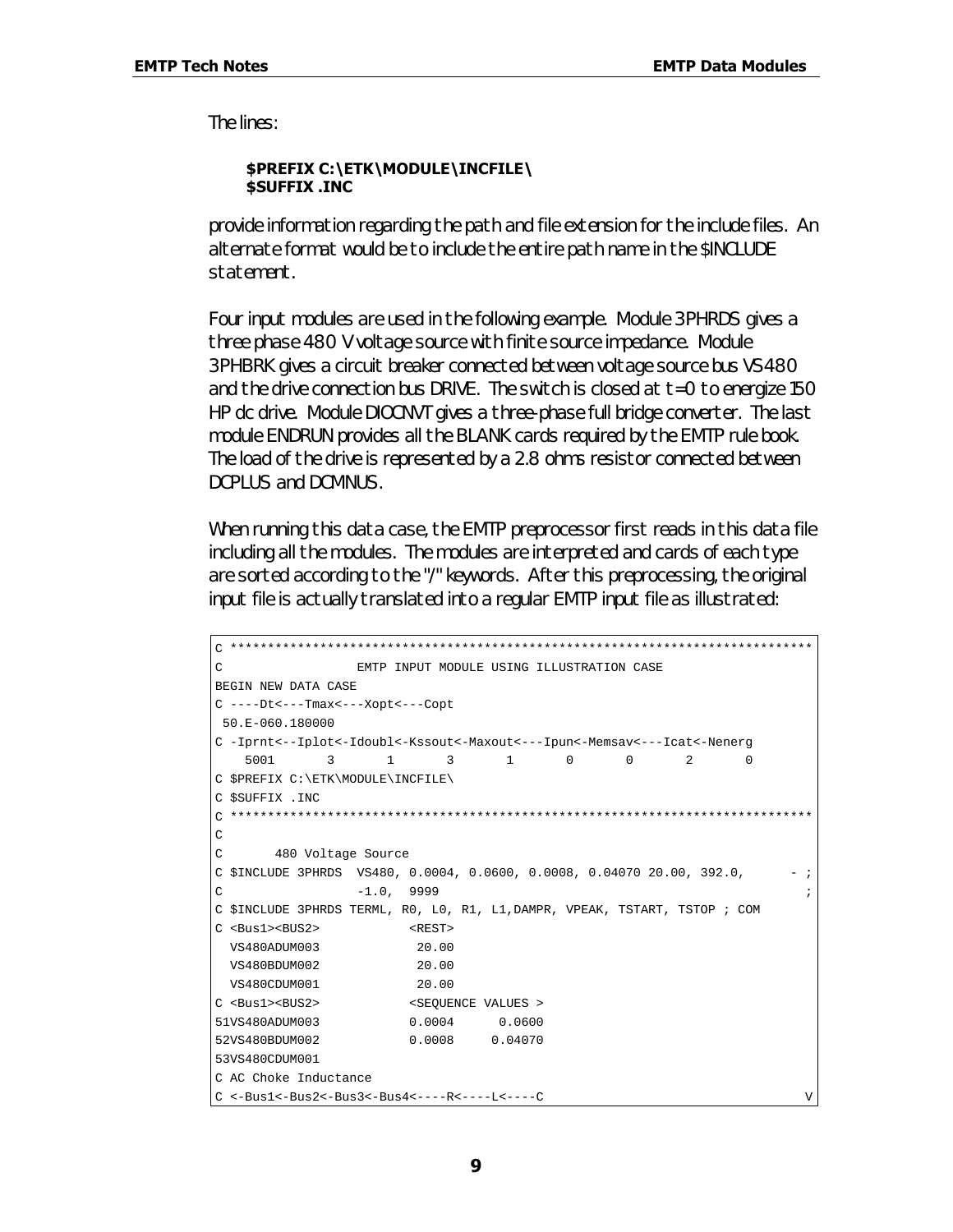٦

| DRIVEATRMNLA             | 1.0E-4 0.001                                                        |        | 1 |
|--------------------------|---------------------------------------------------------------------|--------|---|
| DRIVEBTRMNLB             | $1.0E-4$ 0.001                                                      |        | 0 |
| DRIVECTRMNLC             | $1.0E-4$ 0.001                                                      |        | 0 |
| C Diode Snubber Circuits |                                                                     |        |   |
|                          | $C < -Bus1 < -Bus2 < -Bus3 < -Bus4 < - - - - R < - - - L < - - - C$ |        | V |
| TRMNLADUM021             | 10.0                                                                | 10.0   |   |
| TRMNLBDUM021             | 10.0                                                                | 10.0   |   |
| TRMNLCDUM021             | 10.0                                                                | 10.0   |   |
|                          | $C$ <-Bus1<-Bus2<-Bus3<-Bus4<----R<----L<----C                      |        | V |
| TRMNLADUM020             | 10.0                                                                | 10.0   |   |
| TRMNLBDUM020             | 10.0                                                                | 10.0   |   |
| TRMNLCDUM020             | 10.0                                                                | 10.0   |   |
|                          | C <-------- Connection to positive and negative dc bus              |        |   |
|                          | $C$ <-Bus1<-Bus2<-Bus3<-Bus4<----R<----L<----C                      |        | V |
| DUM018DUM021             | 0.0010                                                              |        |   |
| DUM016DUM021             | 0.0010                                                              |        |   |
| DUM014DUM021             | 0.0010                                                              |        |   |
| DUM018DUM021             | 0.0100                                                              |        |   |
| DUM016DUM021             | 0.0100                                                              |        |   |
| DUM014DUM021             | 0.0100                                                              |        |   |
| DUM020DUM009             | 0.0010                                                              |        |   |
| DUM020DUM007             | 0.0010                                                              |        |   |
| DUM020DUM011             | 0.0010                                                              |        |   |
| DUM020DUM009             | 0.0100                                                              |        |   |
| DUM020DUM007             | 0.0100                                                              |        |   |
| DUM020DUM011             | 0.0100                                                              |        |   |
|                          | C <-------- Connection to power system (diode front-end)            |        |   |
|                          | $C$ <-Bus1<-Bus2<-Bus3<-Bus4<----R<----L<----C                      |        | V |
| TRMNLADUM012             | 0.0010                                                              |        |   |
| TRMNLBDUM010             | 0.0010                                                              |        |   |
| TRMNLCDUM008             | 0.0010                                                              |        |   |
| TRMNLADUM012             | 0.0100                                                              |        |   |
| TRMNLBDUM010             | 0.0100                                                              |        |   |
| TRMNLCDUM008             | 0.0100                                                              |        |   |
| DUM015TRMNLA             | 0.0010                                                              |        |   |
| DUM013TRMNLB             | 0.0010                                                              |        |   |
| DUM017TRMNLC             | 0.0010                                                              |        |   |
| DUM015TRMNLA             | 0.0100                                                              |        |   |
| DUM013TRMNLB             | 0.0100                                                              |        |   |
| DUM017TRMNLC             | 0.0100                                                              |        |   |
|                          | C <-------- Phase-to-Phase Voltage Sampling                         |        |   |
|                          | $C < -Bus1 < -Bus2 < -Bus3 < -Bus4 < - - - - R < - - - L < - - - C$ |        | V |
| TRMNLATRMNLB             | 1.0E08                                                              |        | 2 |
| TRMNLBTRMNLC             | 1.0E08                                                              |        | 0 |
| TRMNLCTRMNLA             | 1.0E08                                                              |        | 0 |
|                          | C <-------- Starting Resistor                                       |        |   |
|                          | $C < -Bus1 < -Bus2 < -Bus3 < -Bus4 < - - - - R < - - - L < - - - C$ |        | V |
| DUM021DUM019             | 0.50                                                                |        | 0 |
| $C$ <-------- dc Bus     |                                                                     |        |   |
|                          | $C < -Bus1 < -Bus2 < -Bus3 < -Bus4 < - - - - R < - - - L < - - - C$ |        | V |
| DUM019DCPLUS             | 0.00100.0100                                                        |        | 0 |
| DCMNUSDCPLUS             | 10000.                                                              |        |   |
| DCPLUSDCMNUS             |                                                                     | 22500. | 2 |
| DUM021                   |                                                                     | 1.0000 |   |
|                          |                                                                     |        |   |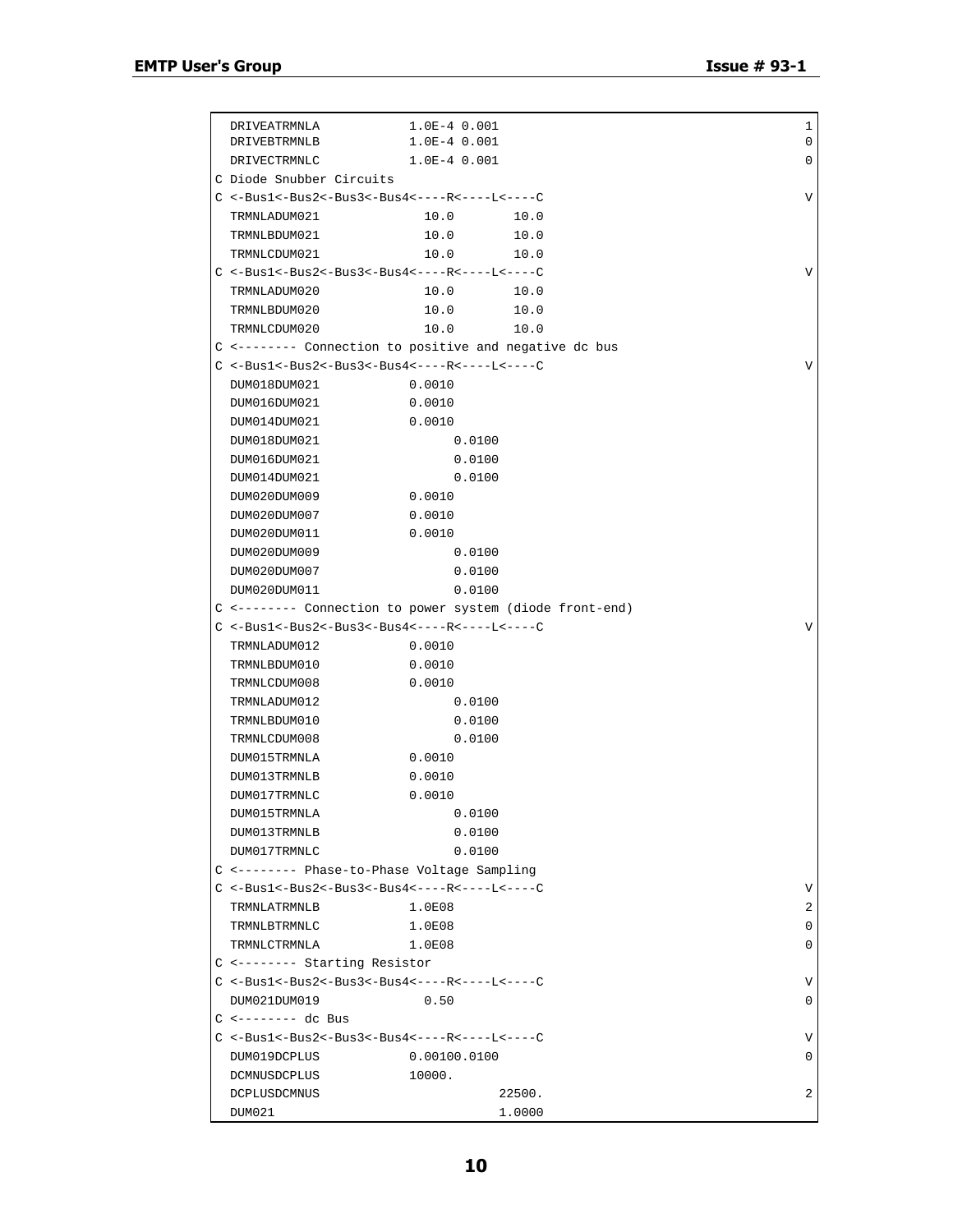```
 DUM020 1.0000
  DUM020DCMNUS 0.00100.0100
C <BUS1><BUS2> <RES ><IND ><CAP > O
 DCPLUSDCMNUS 2.8000
BLANK ENDS BRANCH
C
C MODULE 3PHBRK TCLOSING, TOPENING, ISTOP,IOUT
\overline{C}C 3456789 123456789 123456789 123456789 123456789 123456789 123456789 1234567890
C <---Nodes-->
C <-Bus1<-Bus2<TCLOSING><TOPENING><I-LIMIT >
  VS480ADRIVEA 0.000 9999 0.0 1
  VS480BDRIVEB 0.000 9999 0.0 1
 VS480CDRIVEC 0.000 9999 0.0 1
\mathcal{C}C <-------- Starting Resistor Short Switch
C BUS-->BUS--><---TCLOSE<----TOPEN<-------IE<----FLASH<--REQUEST<-----TARGET<--O
 DUM021DUM019 0.10 9999 0
C <-------- Diodes (front-end)
C BUS-->BUS--><------Vig<----Ihold<-------td<---------CLOSEDSame<Grid<Op/Cl<xxOO
11DUM012DUM018 0.1 0
11DUM010DUM016 0.1 0
11DUM008DUM014 0.1 0
11DUM009DUM015 0.1 0
11DUM007DUM013 0.1 0
11DUM011DUM017 0.1 0
BLANK ENDS SWITCH
C AMPLITUDE=1.414*RMS(l-l)/1.732 VOLTS
C <--Bus<I<-----Ampl<-----Freq<----Phase<-------A1<------T1><---Tstart<----Tstop
14DUM003 1 392.0 60.0 0.0 -1.0 9999
14DUM002 1 392.0 60.0 -120.0 -1.0 9999
14DUM001 1 392.0 60.0 120.0 -1.0 9999
BLANK ENDS SOURCE
 VS480A
BLANK ENDS OUTPUT
BLANK ENDS PLOT
BEGIN NEW DATA CASE
BLANK TERMINATE EMTP RUN
```
Hopefully, this example has provided some useful information regarding EMTP data module usage. The modules illustrates in the article can be downloaded from the EMTP User's Group bulletin board.

> *Le Tang Electrotek Concepts, Inc.*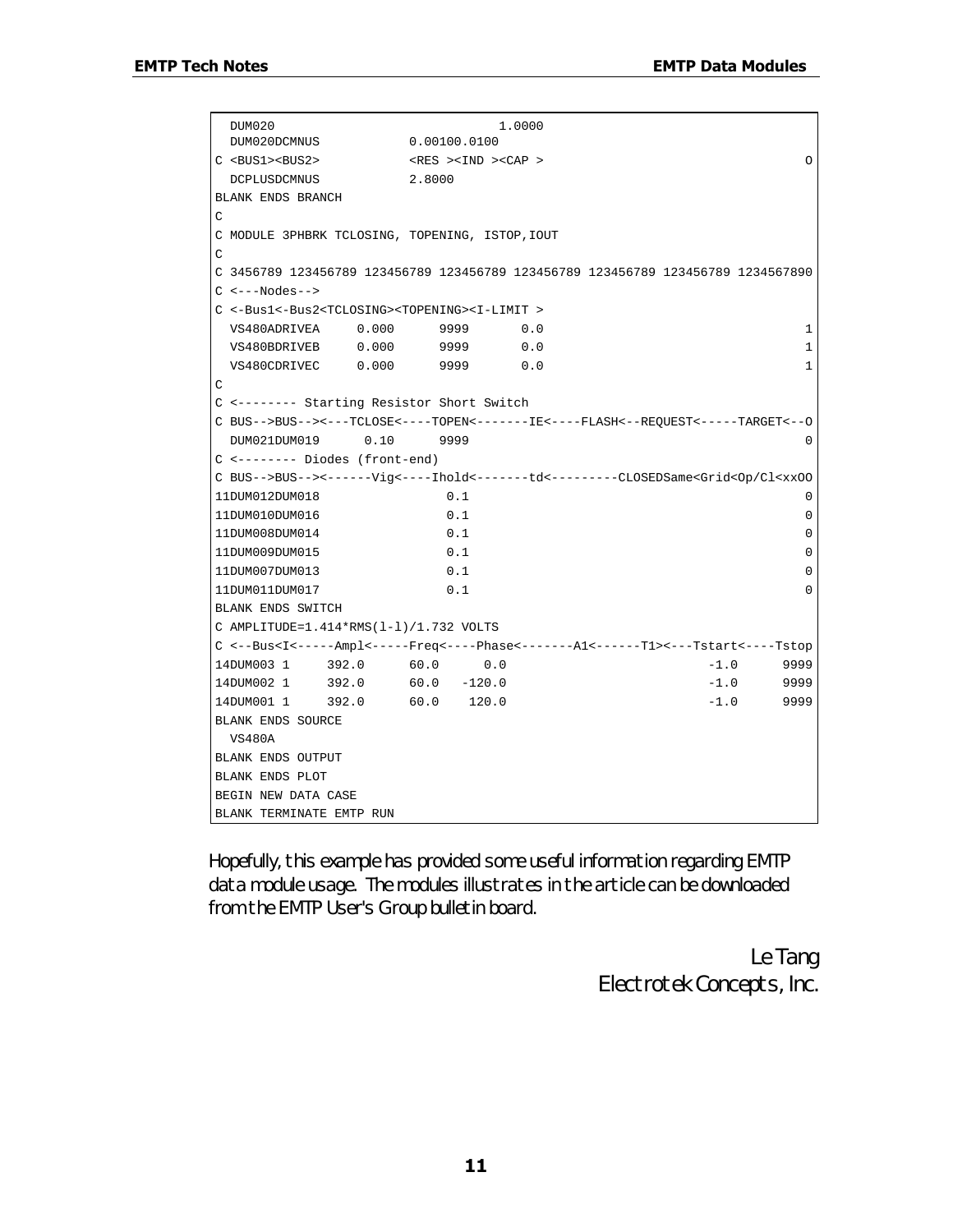*REPLACE WITH A BLANK PAGE*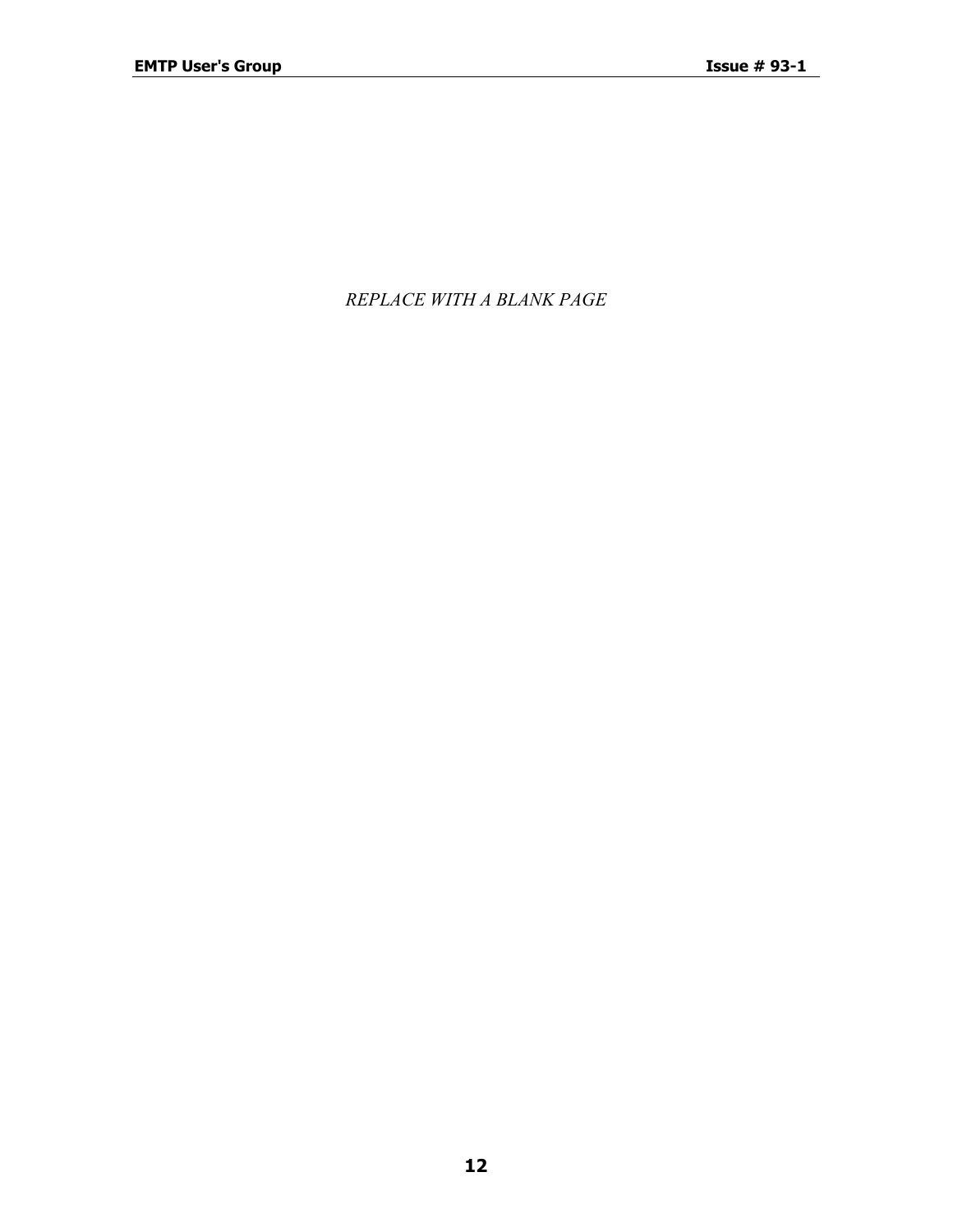A transient recovery voltage (TRV) is the voltage which builds up across the contacts of a circuit breaker after the current is extinguished during the opening of the breaker. The dielectric strength of the gap between the contacts of the breaker also builds up after current is extinguished. If the TRV as a function of time always remains less than the capability of the breaker, then current interruption is successful. However, if the TRV exceeds the capability of the breaker, then a reignition or a restrike may occur. This could cause undesirable effects on the power system (and the breaker). According to the ANSI circuit breaker standards, transient recovery voltages (TRV) should be considered whenever a circuit breaker is applied on a power system. ANSI C37.04 and C37.06 give the TRV capability that a breaker must have for a given voltage rating and interrupting rating. EMTP can be used to calculate the TRV as a function of time that a breaker would be subjected to at a given location on the power system. C37.011 gives the details on how to calculate the system TRV. It would be very convenient if EMTP could also be used to calculate the TRV capability of a breaker as a function of time. Then the system TRV could be compared directly to the breaker's capability using EMTPOUT or TOP. This article describes a method for accomplishing this.

The TRV capability for bus faults of a breaker with a voltage rating of 121 kV and above is defined by ANSI standards as an exponential-cosine waveshape. That means it is a combination of a 1-exponential waveshape and a 1-cosine waveshape with the capability being the maximum value of either of the two curves (see Figure 1). The 1-exponential portion of the curve is defined in terms of the parameters E1, R, and T1 where E1 is the asymptotic crest magnitude of the curve, R is the initial rate-of-rise, and T1 is a small time delay at the beginning of the curve. The parameter T1 has only a small effect on the curve defining the breaker capability and can usually be neglected. If it can't be neglected, the 1-exponential curve is described by equations which use hyperbolic sines and cosines (not good!). By neglecting the small time delay, the 1-exponential curve has a simple expression:

$$
TRV(t) = E1* 1 - e^{E1/R*t}
$$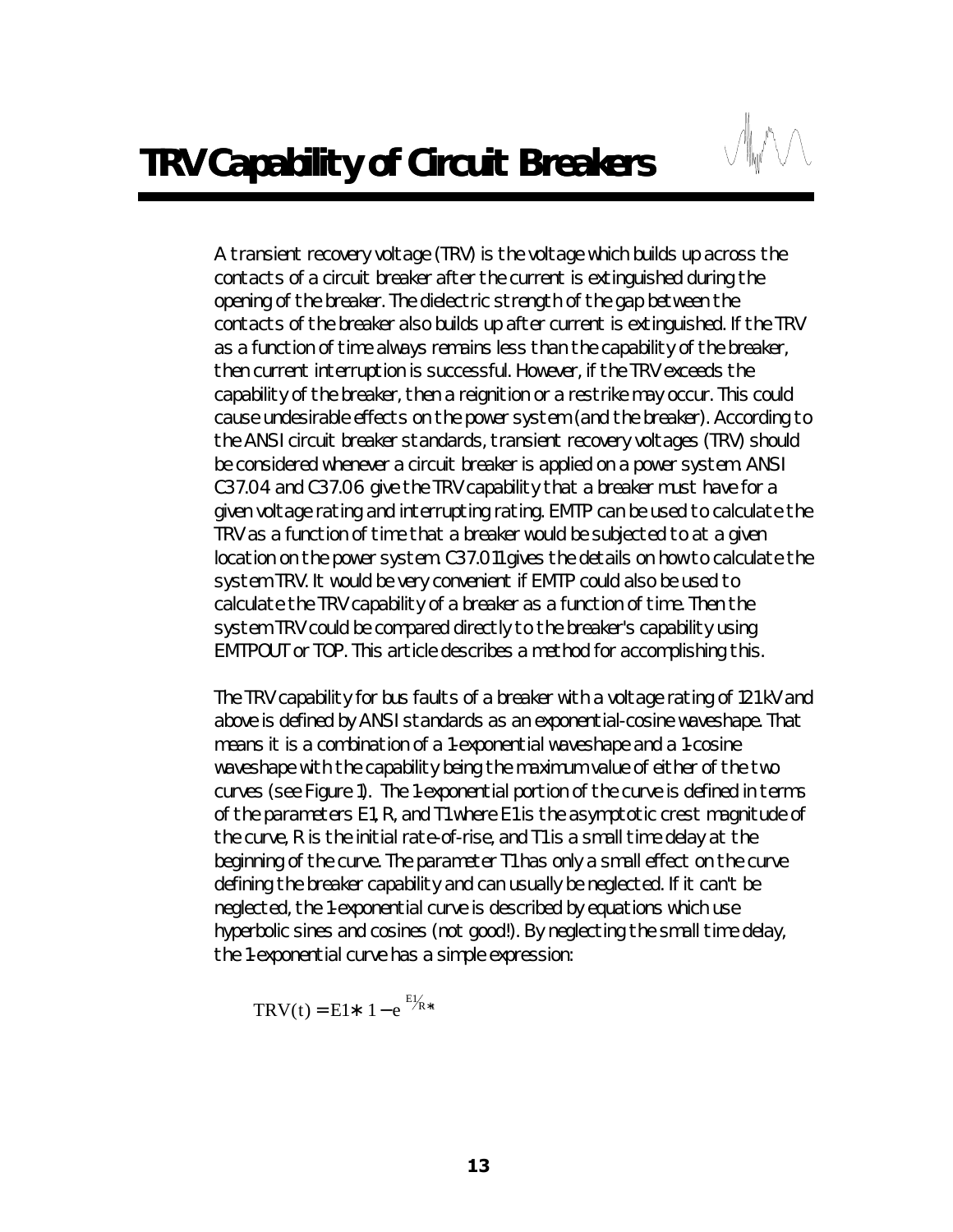

*Figure 1*

The 1-cosine portion of the curve is defined in terms of the parameters E2 and T2 where E2 is the crest value of the curve and T2 is the time to crest. This curve has the simple expression:

$$
TRV(t) = \frac{E2}{2} * 1 - \cos \frac{\pi}{2} t
$$

For breakers with voltage ratings which are 72 kV or less, the TRV capability is just the 1-cosine curve. It does not include a 1- exponential portion. The parameters E1 and E2 are defined by the breaker standards in terms of the voltage rating of the breaker as follows:

E1 = 
$$
\sqrt{\frac{2}{3}}
$$
 \* 1.5\* Vrat  
E2 = 1.76\* Vrat(Vrat > 72.5kV)  
E2 = 1.88\* Vrat(Vrat ≤ 72.5kV)

The parameters T2, R, and T1 (when needed) can be read from tables given in C37.06. The use of these parameters will give the TRV capability of the breaker when interrupting fault current equal to its interrupting rating. When interrupting fault current which is less than its interrupting rating, the TRV capability of the breaker is increased. C37.06 gives multiplying factors for E2 and R and a dividing factor for T2 to adjust the TRV capability for fault current less than interrupting rating. For breakers rated 121 kV and above, the factors are the following: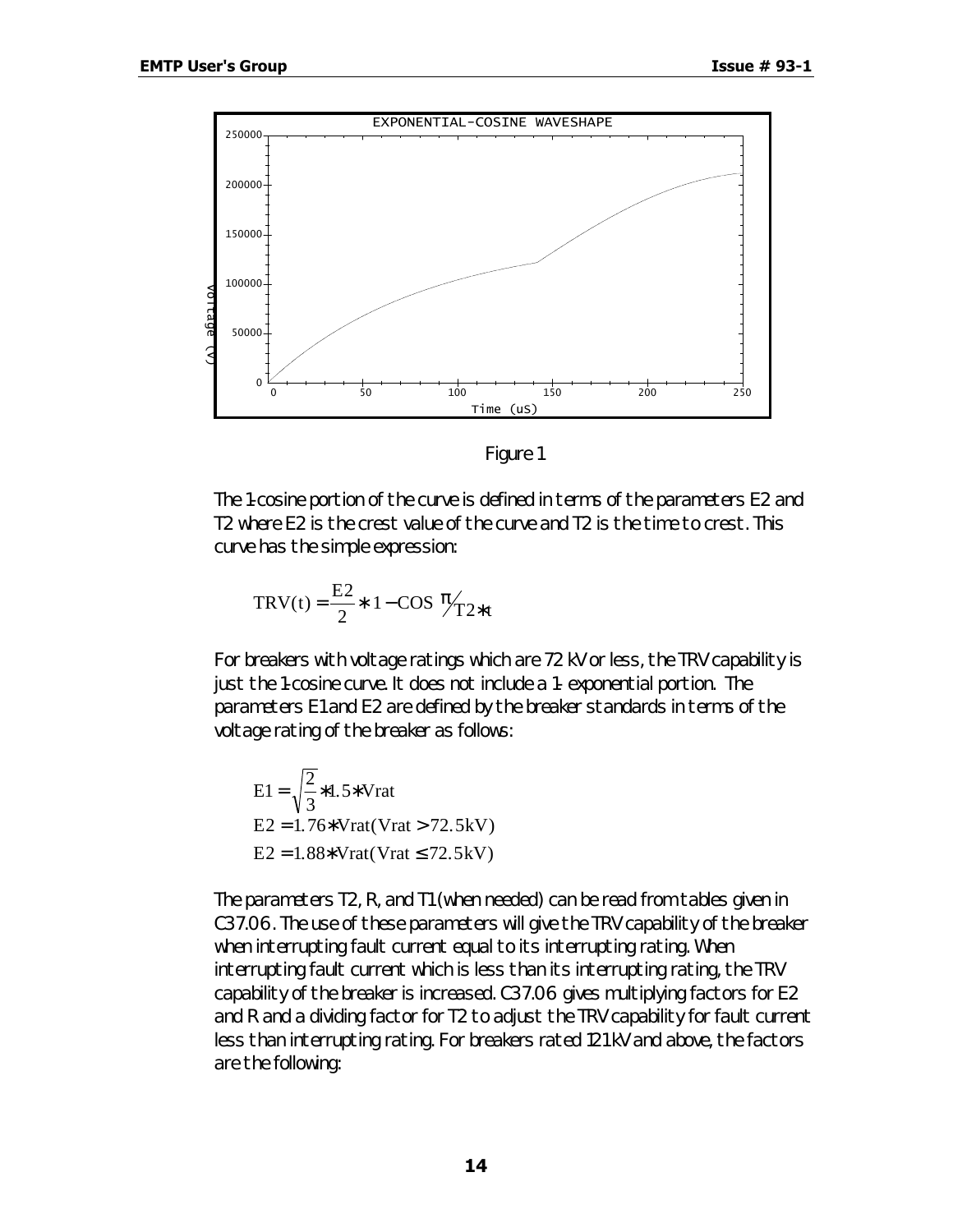For breakers rated 72 kV and below, the factors are the following:

|                      | Multiplying | Dividing           | Multiplying |
|----------------------|-------------|--------------------|-------------|
|                      | Factor      | Factor             | Factor      |
|                      | For E2      | For T <sub>2</sub> | For R       |
|                      | KE.         | КT                 | KR          |
| 60% of rated current | 1.07        | $\mathcal{P}$      |             |
| 30% of rated current | 1.13        | 5                  |             |
| 7% of rated current  | 1.17        | 5                  |             |

For breakers rated 72 kV and below, the factors are the following:

|                      | Multiplying<br>Factor<br>For E <sub>2</sub><br>KF. | Dividing<br>Factor<br>For T <sub>2</sub><br>КT |
|----------------------|----------------------------------------------------|------------------------------------------------|
| 60% of rated current | 1.07                                               | 1.5                                            |
| 30% of rated current | 1.13                                               | 2.5                                            |
| 7% of rated current  | 1 1 7                                              | 25                                             |

For currents in between values in the tables, interpolation is used to obtain the multipliers (dividers). If X is the ratio of fault current to interrupting rating, then the following formulas apply for breakers with voltage ratings of greater than 72.5 kV:

| $100\% < X < 60\%$ | $KE = 1+.07(1-X)/.4$                               |
|--------------------|----------------------------------------------------|
| $60\% < X < 30\%$  | $KE = 1.07 + .06(.6 - X)/.3$                       |
| $30\% < X < 0\%$   | $KE = 1.13 + .04(.3-X)/.23$                        |
| $100\% < X < 60\%$ | $KR = 2-(X-.6)/.4$                                 |
| $60\% < X < 30\%$  | $KR = 2(X-.3)/3$                                   |
| $30\% < X < 0\%$   | $KR = 0$                                           |
| $100\% < X < 60\%$ | $KT = 2-(X-.6)/.4$                                 |
| $60\% < X < 30\%$  | $KT = 2 + 3(.6 - X)/.3$                            |
| $30\% < X < 0\%$   | $KT = 5$                                           |
|                    | hreakers with valtage retings of greater than 70 L |

For breakers with voltage ratings of greater than 72.5 kV, the following formulas apply: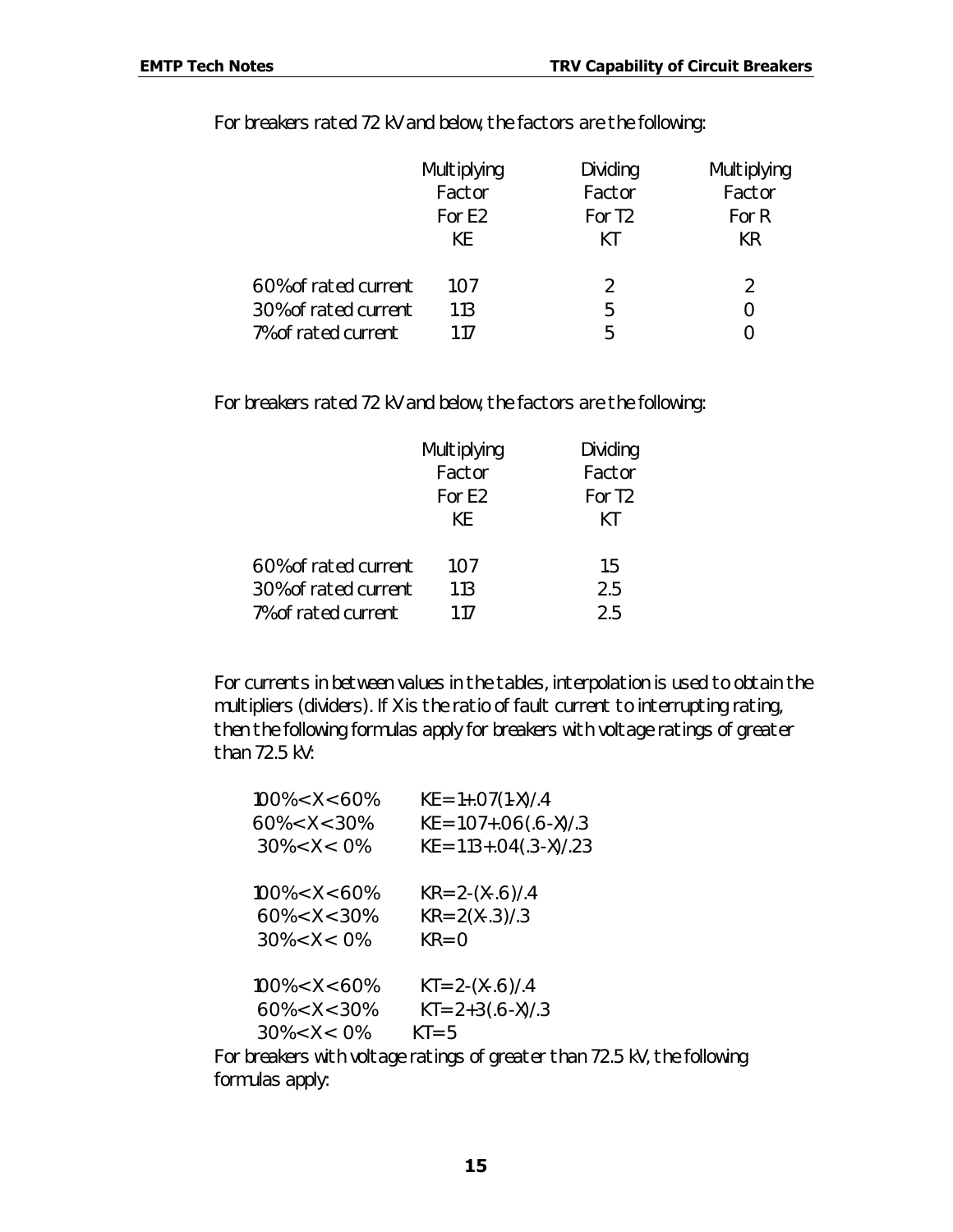| $100\% < X < 60\%$ | $KE = 1+.07(1-X)/.4$         |
|--------------------|------------------------------|
| $60\% < X < 30\%$  | $KE = 1.07 + .06(.6 - X)/.3$ |
| $30\% < X < 0\%$   | $KE = 1.13 + .04(.3-X)/.23$  |
| $100\% < X < 60\%$ | $KT = 1.5 - .5(X - .6)/.4$   |
| $60\% < X < 30\%$  | $KT = 1.5 + (.6 - X)/.3$     |
| $30\% < X < 0\%$   | $KT = 2.5$                   |

All of these formulas have been incorporated into TACS statements which can go directly into the EMTP data file which is used to calculate the system TRV. Table 1 gives a listing of the TACS statements. In setting up these statements, much use was made of TACS logical variables. These have a value of one if the defining statement is true and have a value of zero if the defining statement is false. For example TEV has a value of zero if the breaker voltage rating is greater than 72.5 kV and has a value of one if the breaker rating is 72.5 kV or less. TEV1 has the opposite values. These logic variables are then used as multipliers in TACS Fortran expressions to enable or disable portions of the expressions. Another example of this is the variables TE1, TE2, and TE3. These logic variables are used to define which interval the ratio of fault current to interrupting rating is in, i.e. 0-30%, 30%-60%, or 60%-100%.

The circuit breaker TRV standards also define a short line fault capability of a circuit breaker. Like its name implies, the short line fault occurs when the fault is located a short distance down a transmission line from the breaker that is interrupting the current. If fault current equal to the breaker's interrupting rating is available at the breaker location and the fault is moved a short distance down a transmission line, then the current that the breaker interrupts is less than its rating. The short line fault is referred to by the percentage of the breaker's rating that it represents, such as 90% short line fault. The TRV that a breaker experiences when interrupting a short line fault has a triangular waveshape. The TRV capability of a breaker also has a triangular waveshape. C37.04 defines this triangular waveshape in terms of its rate-of-rise and its peak magnitude as follows:

PEAK = 
$$
\sqrt{\frac{2}{3}}
$$
 \*Vrat\* AF\* 1-F

 $RATE - OF - RISE = \sqrt{2} * \omega * F * Irat * Z$ where:

Vrat is voltage rating of the breaker Irat is interrupting rating of the breaker AF is the amplitude factor (given in C37.04)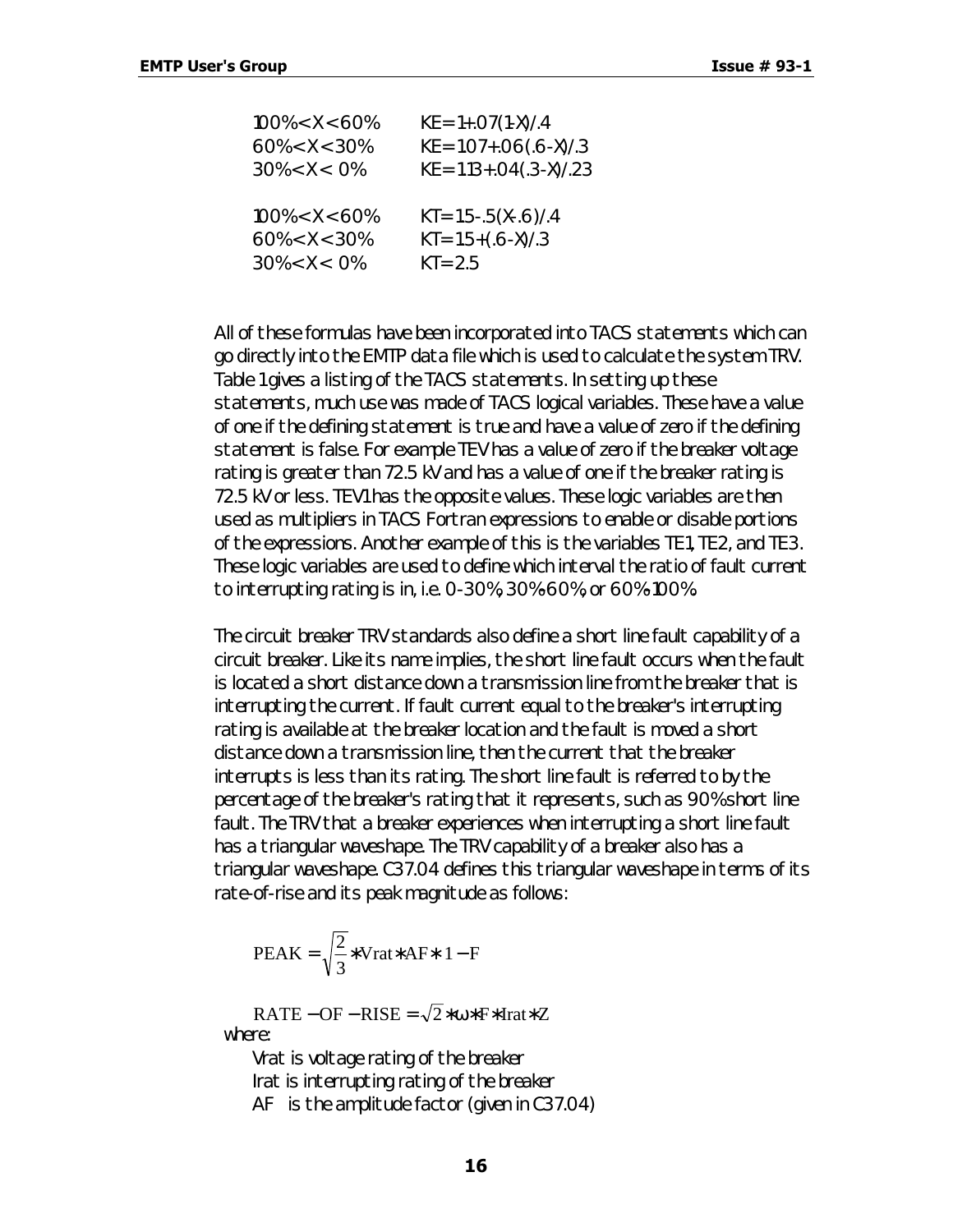- F is the ratio of fault current to Irat
- Z is the surge impedance of the line (given in C37.04)

Figure 2 gives the TRV capability for a 121 kV, 40 kA breaker when interrupting a fault current of 30 kA. This curve was generated by the TACS expressions given in Table 1. The short line fault TRV capability of the breaker is also included in the TACS expressions in Table 1.





*Table 1*

BEGIN NEW DATA CASE  $\overline{C}$ C DATA FILE NAME = TRV.DAT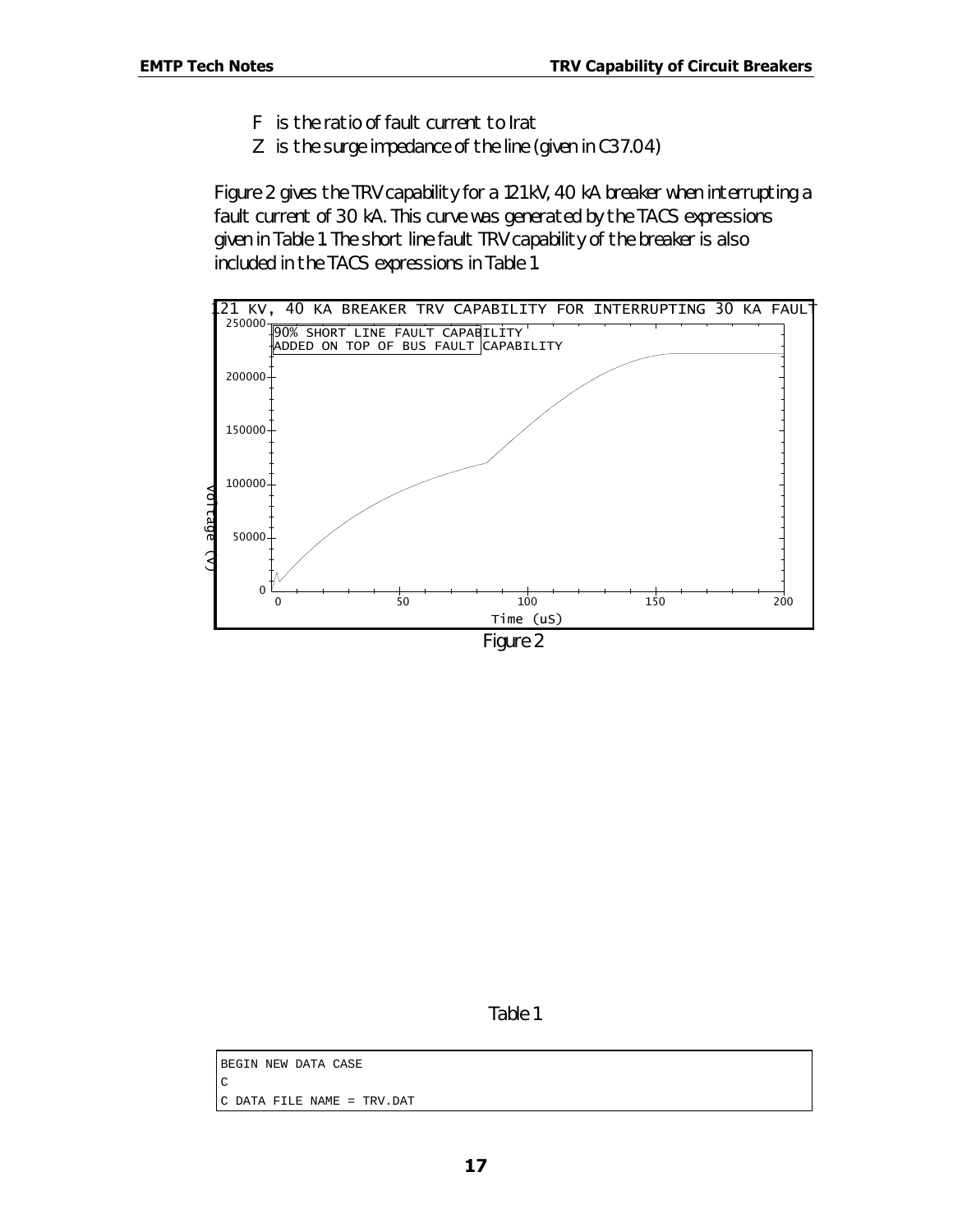```
C
\rm C\rm C1E-6 250.E-6 0. 0.
 1 1 1 0 1 -1 2
       5 1000
TACS HYBRID
\mathcal{C}C ENTER THE BREAKER VOLTAGE RATING IN VOLTS
11VRAT 121000.
C ENTER THE BREAKER CURRENT RATING IN AMPS
11IRAT 40000.
C ENTER THE BREAKER T2 TIME IN SECONDS
11T2 .000260
C ENTER THE BREAKER R VALUE IN VOLTS/SECOND
11R 1.8E9
C
C ENTER THE ACTUAL FAULT CURRENT IN AMPS
\mathsf C11CUR 30000.
\mathsf{C}C DETERMINE THE TRV PARAMETER MULTIPLIERS
\mathsf C99TEV = (VRAT.LE.72500)
99TEV1 = (VRAT.GT.72500)
99F1 = TEV*2.5 + TEV1*5.
99F2 = TEV*1.5 + TEV1*2.
99F3 = TEV*1.0 + TEV1*3.99F4 = TEV^* .5 + TEV1*1.99TE = CUR/IRAT99TE1 = (TE.GE.0 .AND. TE.LE..3)
99TE2 = (TE.GT..3 .AND. TE.LE..6)
99TE3 = (TE.GT..6 .AND. TE.LE.1.0)
99KRT = (TE1*0.) + (TE2*((TE-.3)/.3)*2) + (TE3*(2-(TE-.6)/.4))99KR = (TEV*0.) + (TEV1*KRT)99KT = (TE1*F1) + (TE2*(F2+F3*((.6-TE)/.3))) + (TE3*(F2-F4*(TE-.6)/.4))99KE = 1+((1-TE)/.55)*.1\mathsf{C}C DETERMINE TRV PARAMETERS
\mathsf{C}99E1 = 1.5*SQRT(2./3.)*VRAT99E2 = (TEV*1.88*VRAT) + (TEV1*1.76*VRAT)
99T2B = T2/KT
99E2B = E2*KE99RB = R*KR\mathsf C\rm CC
C CALCULATE THE TRV
C
C 1-EXPONENTIAL CURVE
\mathsf C99BRKTRZ =E1*(1.-EXP(-RB*TIMEX/E1))
C 1-COSINE CURVE
```